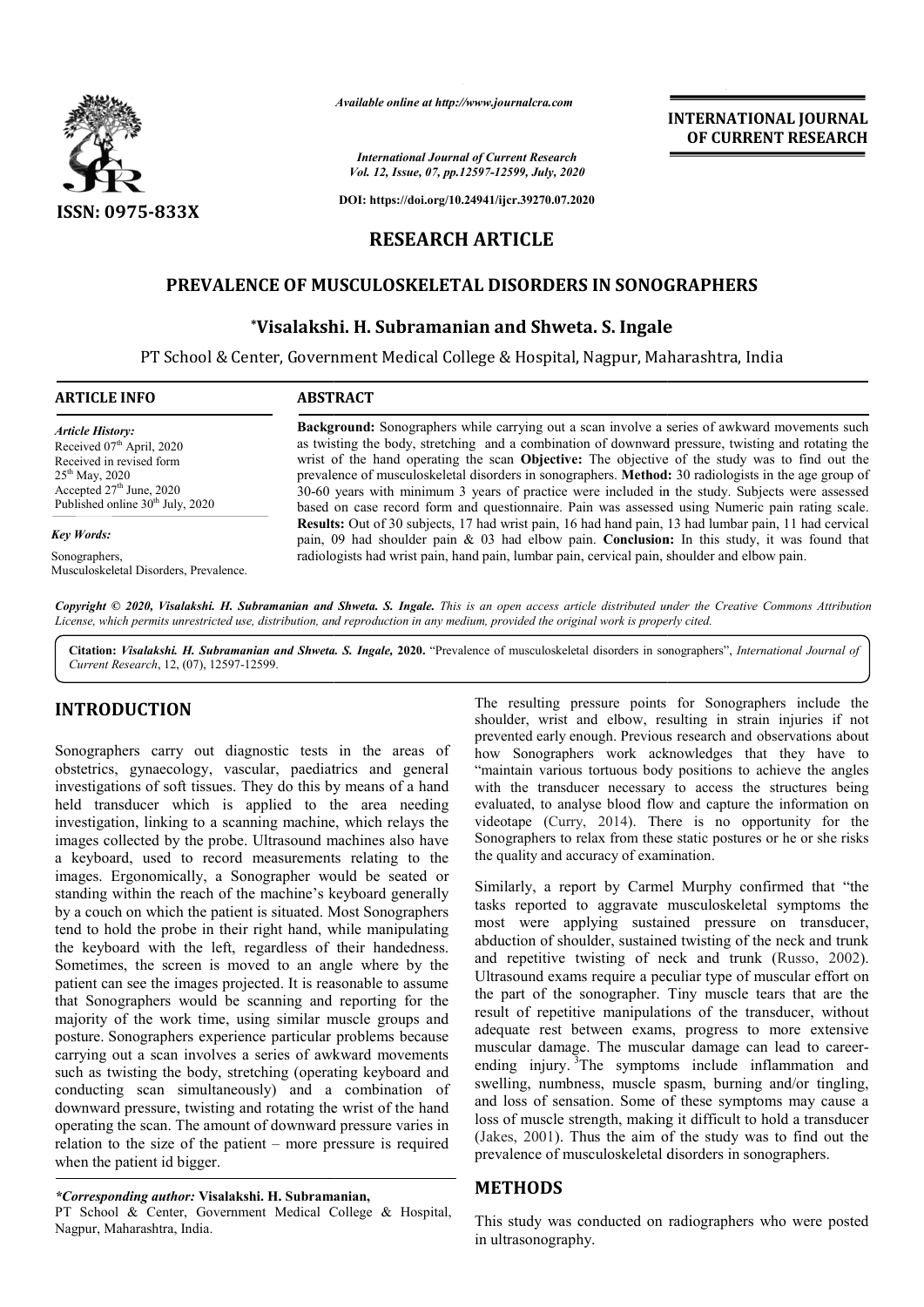The study was conducted in various diagnostic centres with their prior permission. 30 sonographers in the age group of 30- 60 years with minimum 3 years of practice were included in the study. Subjects were explained about the study and written consent was taken. Ethical committee approval was obtained. Subjects were assessed based on case record form and questionnaire. Pain was assessed using Numeric pain rating scale.

# **RESULTS**

It can be seen from table 1 and graph 1that among 30 subjects, the percentage of the sonographers affected in the age group of  $30 - 40$  years is  $23.33\%$ ,  $40 - 50$  years is  $46.66\%$  and  $50 - 60$ years is 30%. Table 2 & graph 2 shows that 20% of sonographers were affected in the  $0 - 10$  years of practice, 53.33% of sonographers were affected in the  $10 - 20$  years of practice & 26.67% of sonographers were affected in 20 & above years of practice. Table  $3 \&$  graph  $3$  shows that  $30\%$  of subjects took frequent short breaks and 70% of subjects took a single long break.

**Table 1: Age distribution in the study**

| AGE.      | NO. OF SUBJECTS | PERCENTAGE OF SUBJECTS |
|-----------|-----------------|------------------------|
| $30 - 40$ | 07              | 23.33                  |
| $40 - 50$ | 14              | 46.66                  |
| $50 - 60$ | ገዓ              | 30.00                  |



**Graph 1. Age distribution**

**Table 2. Years of practice in subjects**

| YEARS OF<br><b>PRACTICE</b> | <b>NO.OF SUBJECTS</b> | PERCENTAGE OF<br><b>SUBJECTS</b> |
|-----------------------------|-----------------------|----------------------------------|
| $0 - 10$                    | 06                    | 20.00                            |
| $10 - 20$                   | 16                    | 53.33                            |
| >20                         |                       | 26.67                            |



**Graph 2. Years of practice in subjects**

**Table 3. Break pattern in subjects**





**Table 4. Affected joints in subjects**

| <b>JOINTS AFFECTED</b> | NO.OF SUBJECTS |
|------------------------|----------------|
| <b>CERVICAL</b>        |                |
| RT. SHOULDER           | 09             |
| RT ELBOW               | 03             |
| RT. WRIST              | 17             |
| RT. HAND               | 16             |
| LUMBAR                 |                |
|                        |                |



**Graph 4. Affected joints in subjects**

**Table 5. Pain pattern in subjects**

| <b>TYPE OF PAIN</b>       | DUL I<br><b>ACHING</b> | <b>NUMBNESS</b> | <b>SHARP</b><br><b>SHOOTING</b> |
|---------------------------|------------------------|-----------------|---------------------------------|
| NO. OF<br><b>SURIECTS</b> | 23                     | 03              | 04                              |